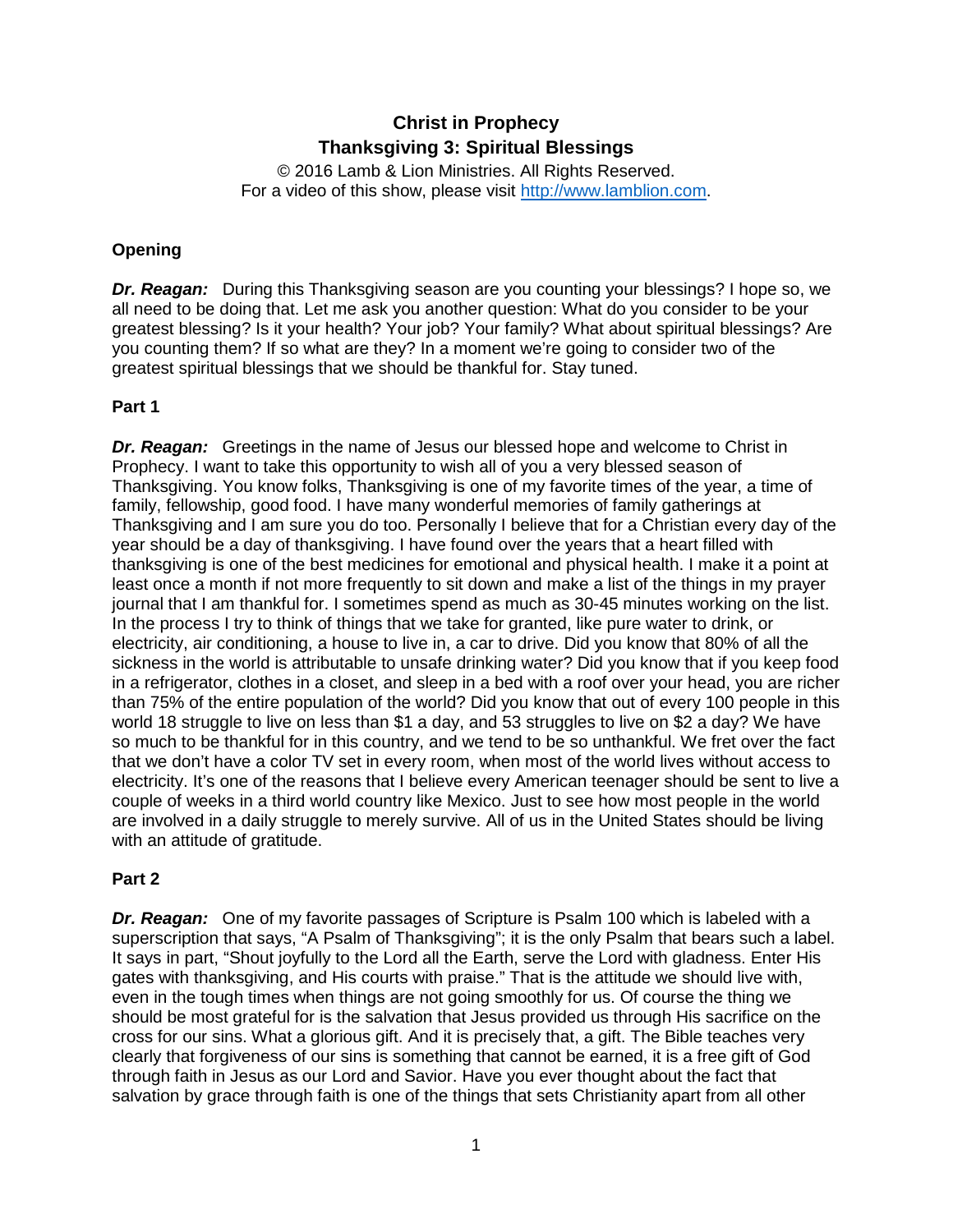religions? Every other religion in the world teaches the satanic concept of salvation through good works. Christianity alone teaches that one cannot be saved by good works, that our only hope is the righteousness of Jesus which is applied to us when we put our faith in Him. Pastor Robert Jeffress of First Baptist Church in Dallas has a wonderful way of putting it he says, "Every religion in the world except Christianity is spelled, D-O only Christianity is spelled D-O-N-E." In other words, Jesus did it all for us by sacrificing His perfect life for our sins. A few years ago I ran across a short video that vividly demonstrates this point and in the process it shows how thankful we should be to Jesus. The video was produced by a very creative Christian artist named Justin Jackson, who is on the staff of Central Christian Church in Las Vegas, Nevada. He has given us special permission to show it to you.

# **Good-O-Meter Video: https://www.youtube.com/watch?v=XrLzYw6ULYw**

# **Part 3**

*Dr. Reagan:* The second spiritual blessing I want to thank God for is one that is yet to take place. It is based upon a promise of God that can be found in John 14, in 1 Corinthians 15, and 1 Thessalonians 4, it is called the Rapture of the Church. It is the day when Jesus will appear in the heavens to take His Church out of this world before the Tribulation begins. The apostle Paul describes the Rapture in detail in 1 Thessalonians 4, beginning with verse 13. And you know what? When he finishes his explanation of it, he writes in verse 18, "Comfort one another with these words." So the promise of the Rapture is supposed to be a source of great comfort to those of us who are believers. But the sad thing is that the average Christian seems to have little or no knowledge about this important promise.

And I know that from personal experience. You see folks, I was born into a Christian family. I was raised in the church. I went to church for 30 years every time the door was open and never once did I ever hear about the Rapture. In fact, after all those years in church, if you had asked me to define the Rapture, I probably would have said, "It's a sensation you feel when you kiss your girlfriend."

In 2002 when we broadcast our very first television program, we devoted it to the promised blessing of the Rapture, and we attempted to demonstrate the kind of ignorance that exists in the Church concerning the Rapture. We did it through a series of simulated interviews. Let's take a look at them.

#### **Park Interview**

**Dr. Reagan:** Excuse me sir, are you a Christian.

**Person in Park:** Well, yes I am as a matter of fact.

**Dr. Reagan:** Well I thought so from that tie you are wearing there. Let me ask you just a quick question okay.

**Person in Park:** Yeah, speed it up make it quick.

**Dr. Reagan:** Alright, what is the Rapture?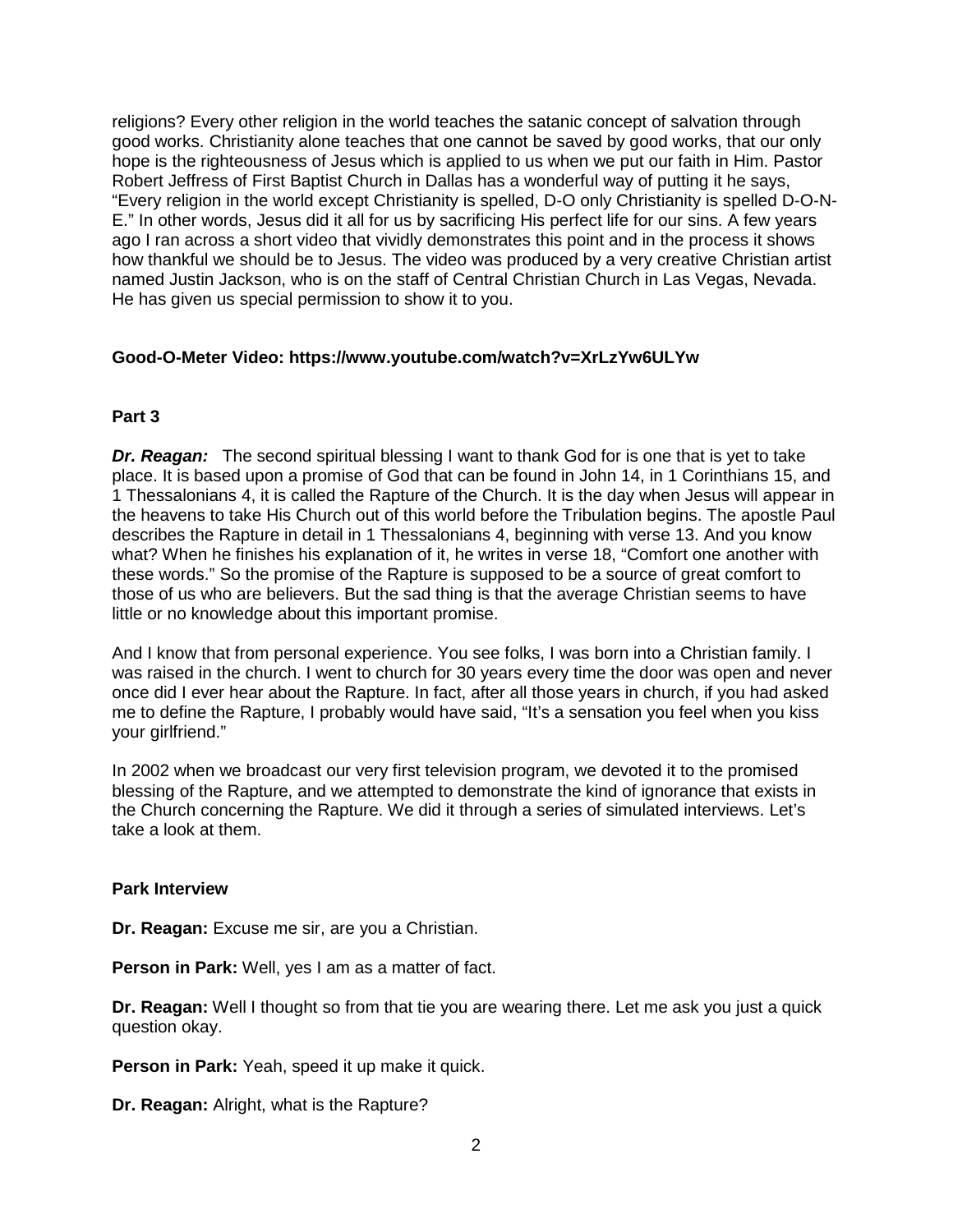**Person in Park:** The Rapture? Well now let's see. The Rapture, the Rapture, um, don't help me, don't help me. Just give me another moment to think here. The Rapture.

**Dr. Reagan:** Excuse me sir, can I ask you a quick question?

**Person in Park:** Sure.

**Dr. Reagan:** Are you are Christian?

**Person in Park:** Yes I am.

**Dr. Reagan:** Then let me ask you a question: What is the Rapture?

**Person in Park:** Could you give me a clue?

**Dr. Reagan:** It's in the Bible.

**Person in Park:** It must be in the Old Testament, I have never heard of it. You see I am a New Testament Christian. The Rapture, the Rapture, come on, come on, I know this term, I know it. Um, don't help me, just give me a little more time to think here. The Rapture, the Rapture.

**Dr. Reagan:** Hey guys, can I ask you all a quick question?

**Person in Park:** Are we going to be on TV?

**Dr. Reagan:** Well maybe.

**Person in Park:** Cool, yeah, fire away.

**Dr. Reagan:** Are you Christians?

**Person in Park:** Yeah.

**Dr. Reagan:** I thought so from those shirts you are wearing. Well my question is this: What is the Rapture?

**Person in Park:** The what?

**Dr. Reagan:** The Rapture?

**Person in Park:** I don't know, just a minute.

**Dr. Reagan:** I think they are having some sort of pow-wow here, I don't know for sure what we are going to get out of this. Oh, okay, okay, you got it?

**Person in Park:** Is it some type of Rap music?

**Dr. Reagan:** Excuse me, are you folks Christians?

**Person in Park:** Well yes we are.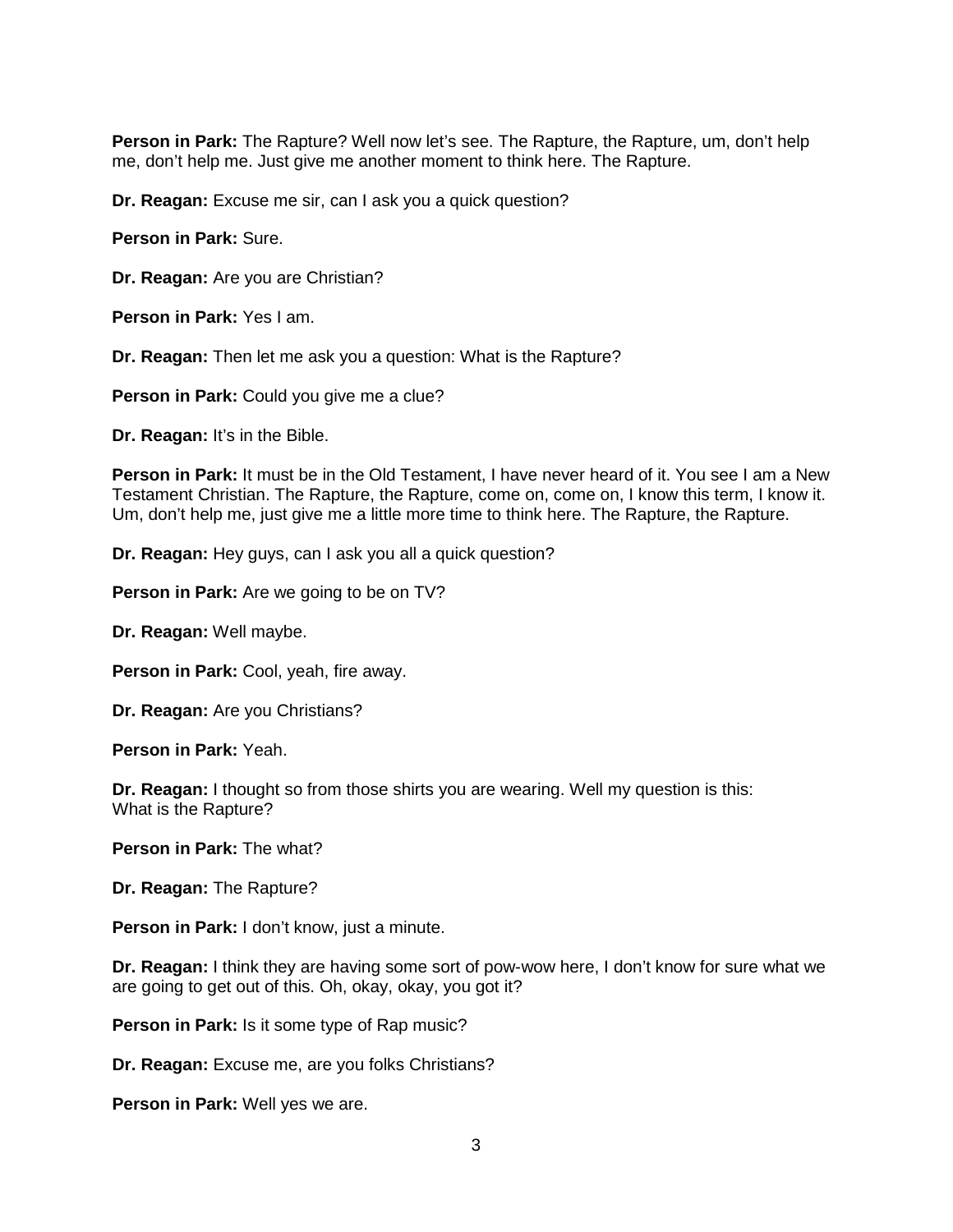**Dr. Reagan:** Do you mind if I ask you a Biblical question.

**Person in Park:** Well we are in church every Sunday go ahead. What's the question?

**Dr. Reagan:** What is the Rapture?

**Person in Park:** The Rapture, I tell you what, my wife is the real Bible expert and I think I am going to let her answer this.

**Person in the Park:** Okay. Um, just give me a minute, I know I have heard that term before, um, oh I think I know, isn't that when Jesus went up on the mountain and revealed His coming glory to His disciples? You know, the Transfiguration, isn't that also called the Rapture?

**Person in the Park:** The Rapture, the Rapture, the Rapture.

**Dr. Reagan:** Excuse me Ma'am could I ask you a questions?

**Person in Park:** Sure.

**Dr. Reagan:** Are you a Christian?

**Person in Park:** Yes I am.

**Dr. Reagan:** I would like to ask you a Biblical question.

**Person in Park:** Alright.

**Dr. Reagan:** What is the Rapture?

**Person in Park:** The Rapture, the Rapture is the promise of Jesus, that one day very soon He is going to appear in the heavens to take His Church out of this world.

#### **Part 4**

*Dr. Reagan:* I've invited our Web Minister and my fellow Evangelist, Nathan Jones, to join me. He not only designed our website, but is on that site eight hours a day answering Bible questions and sharing the Gospel with people all over the world. Nathan, I'd like to jump into this by asking you to deal with two questions.

#### *Nathan Jones:* Ok.

*Dr. Reagan:* And the first has to do with how do we know that the Rapture is an event that is separate and apart from the Second Coming? And the second question is: What can we determine about the timing of the Rapture? So, let's start with the first one: How do we know the Rapture is an event that is separate and apart from what we call the Second Coming?

*Nathan Jones:* I think you just have to read the Bible. I mean when you read the verses that we attribute to the Rapture which is 1 Thessalonians 4, and 1 Corinthians 15, and John 14. And then you read other passages about the Second Coming like Zechariah 14, and Matthew 24, Mark 13, Luke 21, Revelation 19. You put all that together you realize that there are two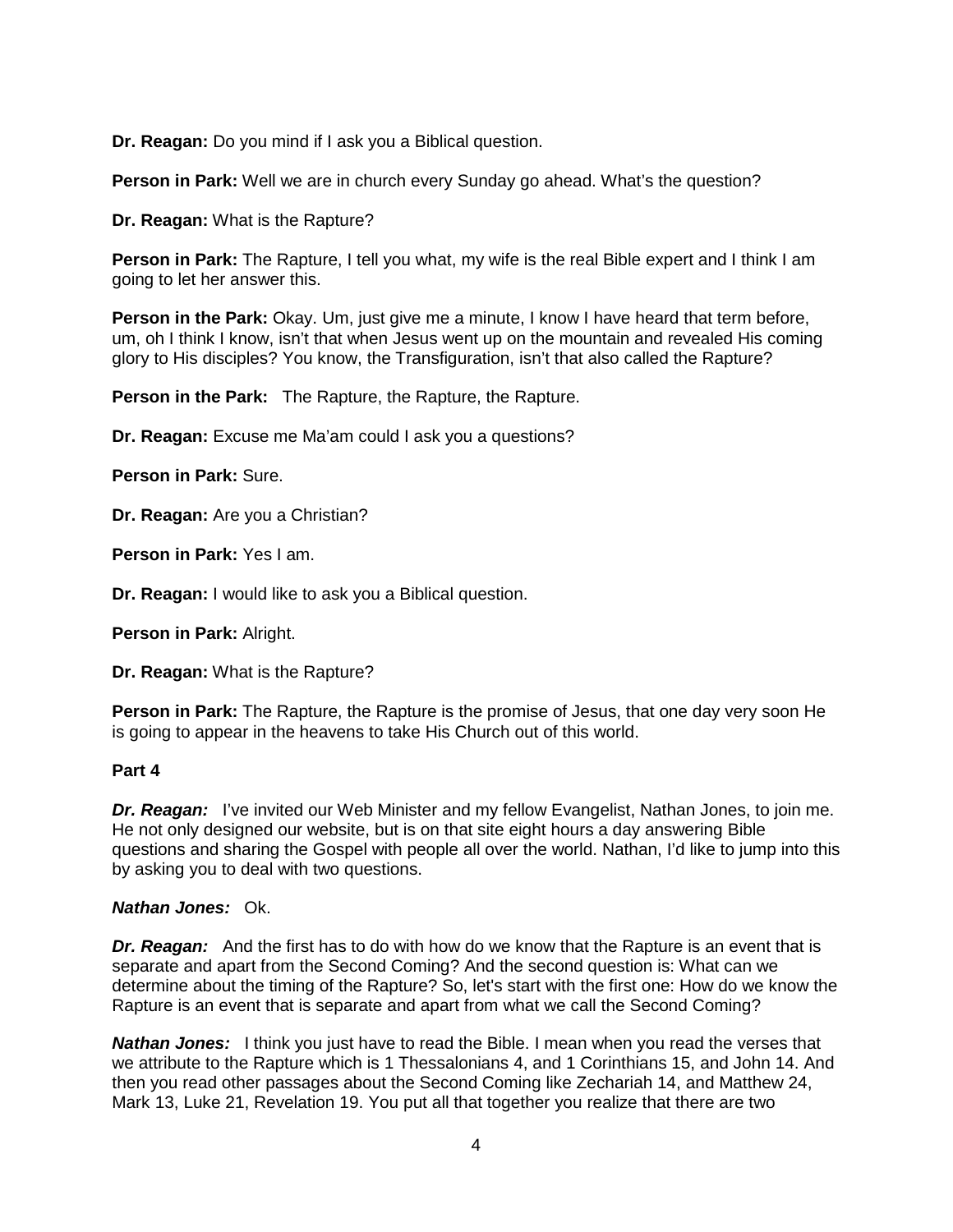separate narratives as you read through it. For instance when you read the Rapture verses you hear a trumpet sound, an archangel calls a shout, and believers are instantaneously taken up into the clouds to meet the Lord, and there they will live with the Lord forever.

*Dr. Reagan:* And the Lord doesn't even come to earth.

*Nathan Jones:* No, He never touches the earth. He is up in the clouds. But then you read the Second Coming prophecies and you've got seven years of tribulation as Daniel 9 tells us. You hear about the Antichrist taking over the world and all the destruction and the devastation. And then you see the clouds open up and Jesus Christ come and He's got an army with Him, He is not by Himself. And the army is of the Saints. And He comes down. And He actually touches the earth, and He defeats Satan and the Antichrist, and sets up His 1,000 year kingdom. And when you read the two narratives they are very different.

**Dr. Reagan:** Yes, they are just as different as night and day. The only thing they have in common is Jesus.

*Nathan Jones:* Well, that's why I believe that the Second Coming is actually in two stages; the Rapture before the Tribulation and then at the end of the seven year Tribulation Jesus' Second Coming.

**Dr. Reagan:** I think that is a good way to put it, that the second coming is in two stages. First an appearing of Jesus in the heavens for His Church.

*Nathan Jones:* Yes.

*Dr. Reagan:* And then His return to earth to reign.

*Nathan Jones:* Exactly.

*Dr. Reagan:* What about the question of imminence? Doesn't that also require two comings? Because the Bible teaches that the return of Jesus is imminent, and yet, if you only believe in one coming the Second Coming at the end of the Tribulation it is not imminent is it?

*Nathan Jones:* Not at all. The Rapture happens like this. [snap] Unexpected. The Lord said keep you lamps lit. It is going to happen like a thief sneaking in, you will never know when it is going to come. But the Second Coming of Jesus comes after 7 years, 84 months of events including worldwide devastation of 21 judgments. Of Jesus releasing those 21 judgments from heaven. And there are many, many signs that go before the Second Coming, but there are no signs before the Rapture because it is an imminent event it could happen at any time. Where the Second Coming has to happen exactly at the end of the seven years.

*Dr. Reagan:* So, if you believe there is only going to be what we call the Second Coming of Jesus at the end of the Tribulation you should be living looking for the Antichrist instead of Jesus Christ, right?

*Nathan Jones:* Exactly. And Paul dealt with that with the church in Thessalonica they were scared to death they were living in the Tribulation. Paul was like, "No, no, no." You know the Antichrist has to be revealed. The restrainer has to be removed. And we believe that the restrainer is the work of the Holy Spirit through the Church. The Church isn't in the Tribulation,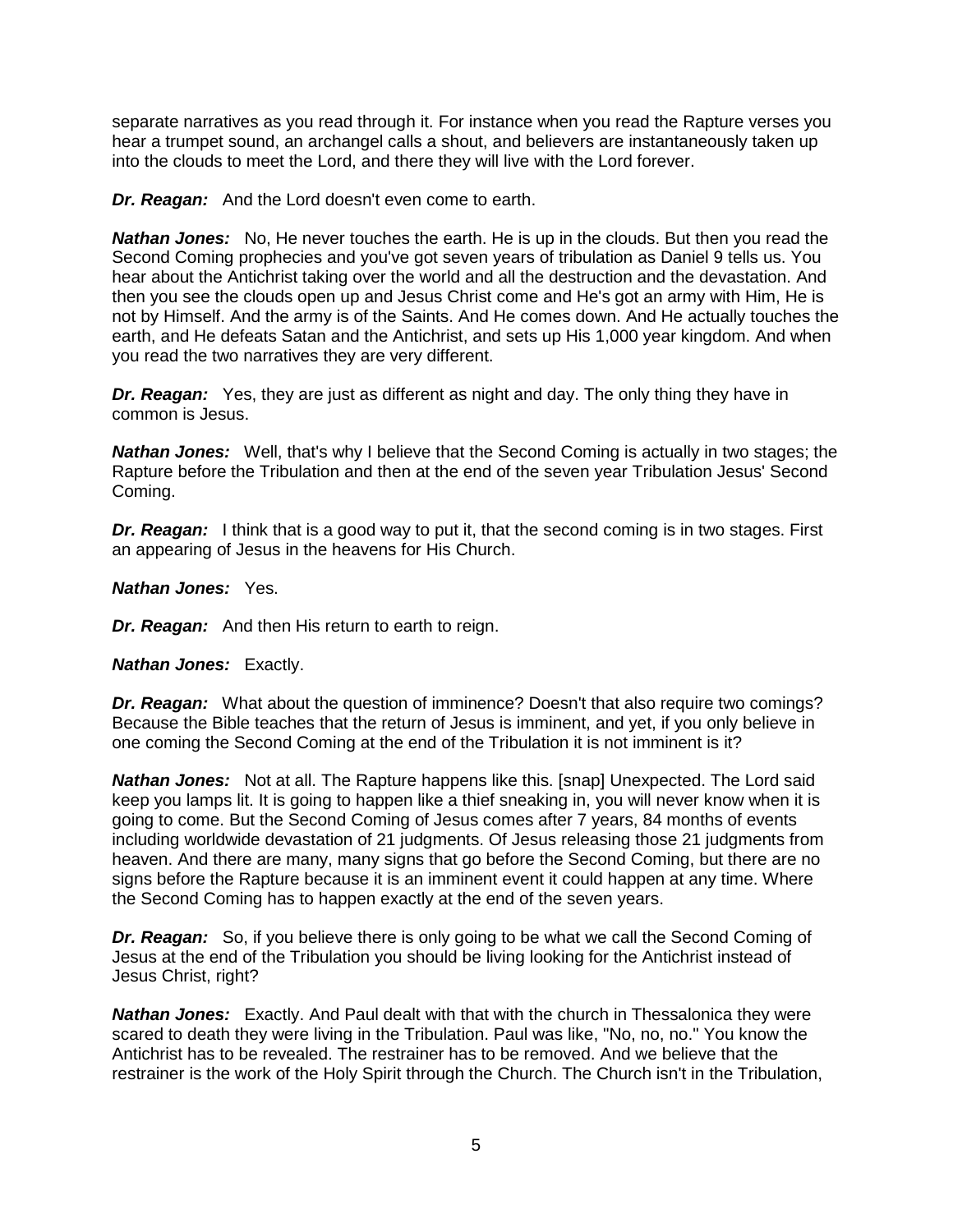the restraining influence of the Church is removed before the Tribulation. So, again, a good argument you bring up for why the Rapture happens before the Tribulation.

*Dr. Reagan:* Ok, so we've got two separate events here, one is the Rapture, one is the Second Coming. It is all part of the Second Coming of Jesus in two stages. But what about when the Rapture will occur? Does the Bible give us any clues about when it would occur?

*Nathan Jones:* Well, there is a few views as you know. There is the Pre-Tribulation view which you and I hold that the Rapture happens before the Tribulation. There is the Mid-Trib view which is the middle. The Pre-Wrath view pretty much went just before the Bowl Judgments. And then the Post-Trib view where Jesus Christ comes back, and He then raptures the Church up and makes a U-turn and comes right back down again. And of those four views I believe that the Pre-Trib Rapture view has the most support. And there's a number of arguments. For one let's start with the Post-Trib view; the idea that the Rapture and the Second Coming happen at the same time. Well if the Church is raptured up, all of the Believers are raptured up to Heaven and they are given their glorified bodies. And then they U-turn back with Jesus. And Jesus comes down and then He holds the Sheep Goat Judgment, where He judges those who are fallen, and those who are saved. How could there be any saved because they'd already been raptured?

*Dr. Reagan:* There wouldn't be.

*Nathan Jones:* And they-- when you go--

*Dr. Reagan:* There would be nobody to go in the Tribulation--I mean into the Millennium.

*Nathan Jones:* The Millennial Kingdom.

*Dr. Reagan:* You can't go into the Millennium unless you are a saved person.

*Nathan Jones:* Right. Right. And as we get raptured up we get glorified bodies that are eternal.

*Dr. Reagan:* So, there is nobody in the flesh.

*Nathan Jones:* Right. And if there is nobody in the flesh to live in a Millennial Kingdom who is having the kids?

*Dr. Reagan:* That's right.

*Nathan Jones:* There's nobody.

*Dr. Reagan:* There can be no population.

*Nathan Jones:* So, I think of all the views the Post-Trib view is the easiest one to disprove.

#### *Dr. Reagan:* Yes.

*Nathan Jones:* There is also the Mid-Trib view and the Pre-Wrath view. Let's start with the Pre-Wrath; the idea that the judgments of God are only the Bowl Judgments. The Seals and the Trumpet Judgments are the wrath of Satan, and the wrath of man. But doesn't Jesus Christ open the very first Seal Judgment, the Trumpet Judgments, the Bowl Judgements all come from the Throne and Temple of God. It's all judgments. And then when you get into Revelation 15 the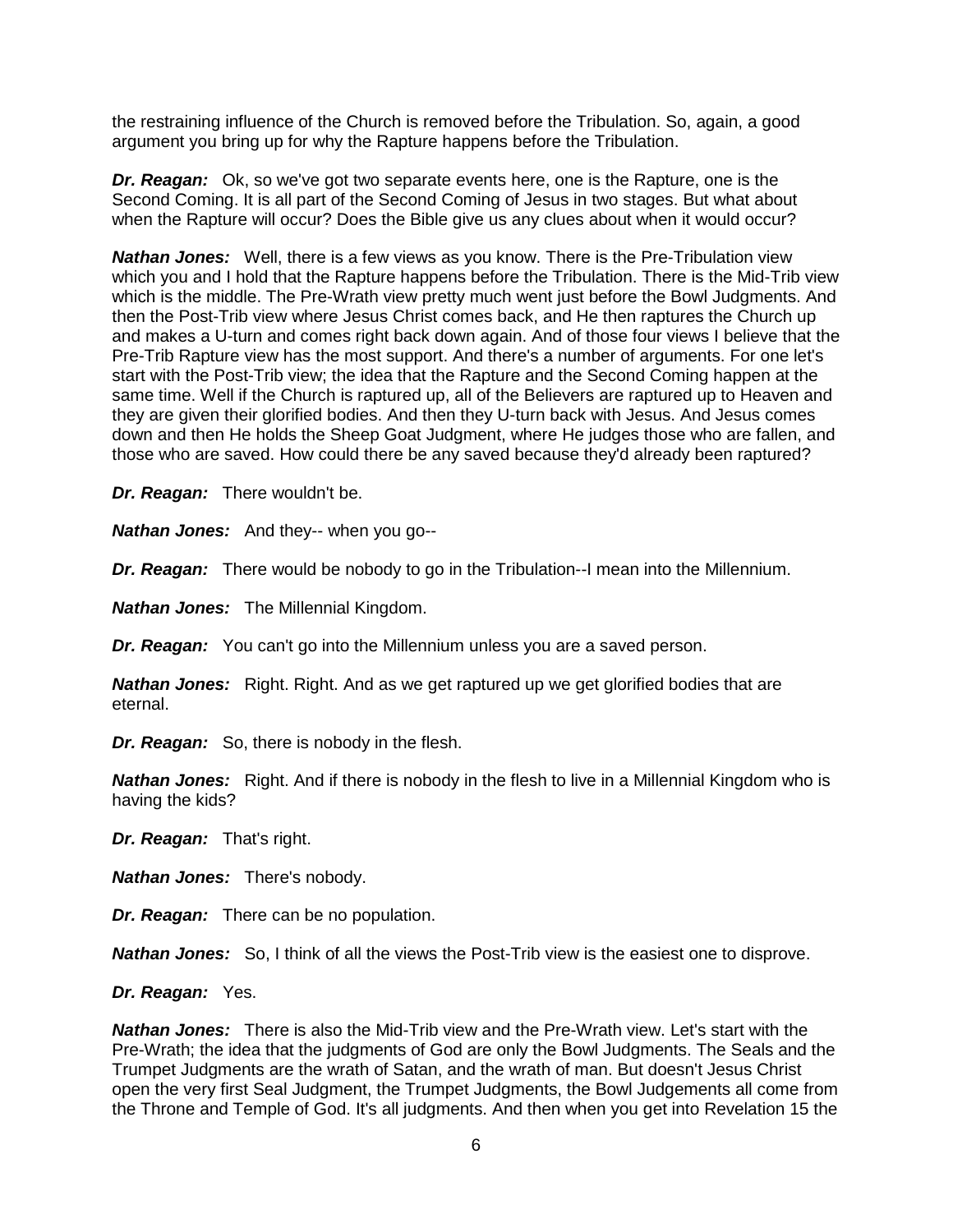Bowl Judgments, it says, "This is the end of God's wrath." Well, it would be the beginning of God's wrath according to the Pre-Wrath view. So, again I don't believe that we will be raptured near the end of the Tribulation.

*Dr. Reagan:* Well, I think also another problem there is that if you put the Rapture anywhere during the Tribulation, again it is not imminent.

*Nathan Jones:* No. No.

*Dr. Reagan:* Because you have to wait until the Tribulation begins.

*Nathan Jones:* Well just read Revelation and the chronology of it. Most of Revelation after John sees the churches and then sees the Lamb slain, the Church isn't there at all throughout the entire 21 judgments of the Tribulation. But, Revelation 19 Jesus returns. Who does He return with? He returns with His armies, the Saints. That's the Church. So Revelation proves that the Bible says that the Church isn't there. And plus we are promised not to have to endure the wrath of God. Revelation 3:10, "Since you have kept my command to endure patiently, I will also keep you from the hour of trial that is going to come on the whole world to test those who live on the earth." So, we are promised as believers in Christ to be rescued from the wrath of God beforehand. Colossians 3:4, "When Christ who is your life appears, then you also will appear with Him in glory." And that is a promise of God that the Church is not destined to endure the wrath of God.

*Dr. Reagan:* You know at our recent Bible prophecy conference we had a speaker named Ron Rhodes who talked about the Rapture. And he made a point in there, in a very funny sort of way that I had never thought about before. He talked about if you believe that the Rapture is going to occur anytime during the Tribulation or at the end of the Tribulation then what Paul is really saying in 1 Thessalonians 4 is this, "Now folks, the Antichrist is going to come. He is going to be the meanest guy that ever lived on this earth. He is going to kill one-half of the population of the earth in the first half. He is going to kill two-thirds of the Jews in the second half. You are going to suffer like you've never suffered before. You are going to be hunted down like a dog. You are probably going to be killed. Now, bless each other with these words."

*Nathan Jones:* That's great.

*Dr. Reagan:* Is this a blessing?

*Nathan Jones:* And I like what you always say, if the Church is the Bride of Christ is God going to spend seven years beating up His Bride and then marry her? No. I am sure when I proposed to Heather, I did not beat her up for seven years and then we had the wedding. She would not have married me. And it is the same. We are special to God. We are a gathering, a gleaning from this time and era to be the Bride of Christ. And God doesn't beat us up.

*Dr. Reagan:* Well, what do you say to people who come back at you and say, "Well, ok, the problem with the Pre-Trib Rapture is that it is too new to be true?"

*Nathan Jones:* There is so much evidence to disprove that. William Watson's book, "Dispensationalism before Darby."

*Dr. Reagan:* Just published, yeah.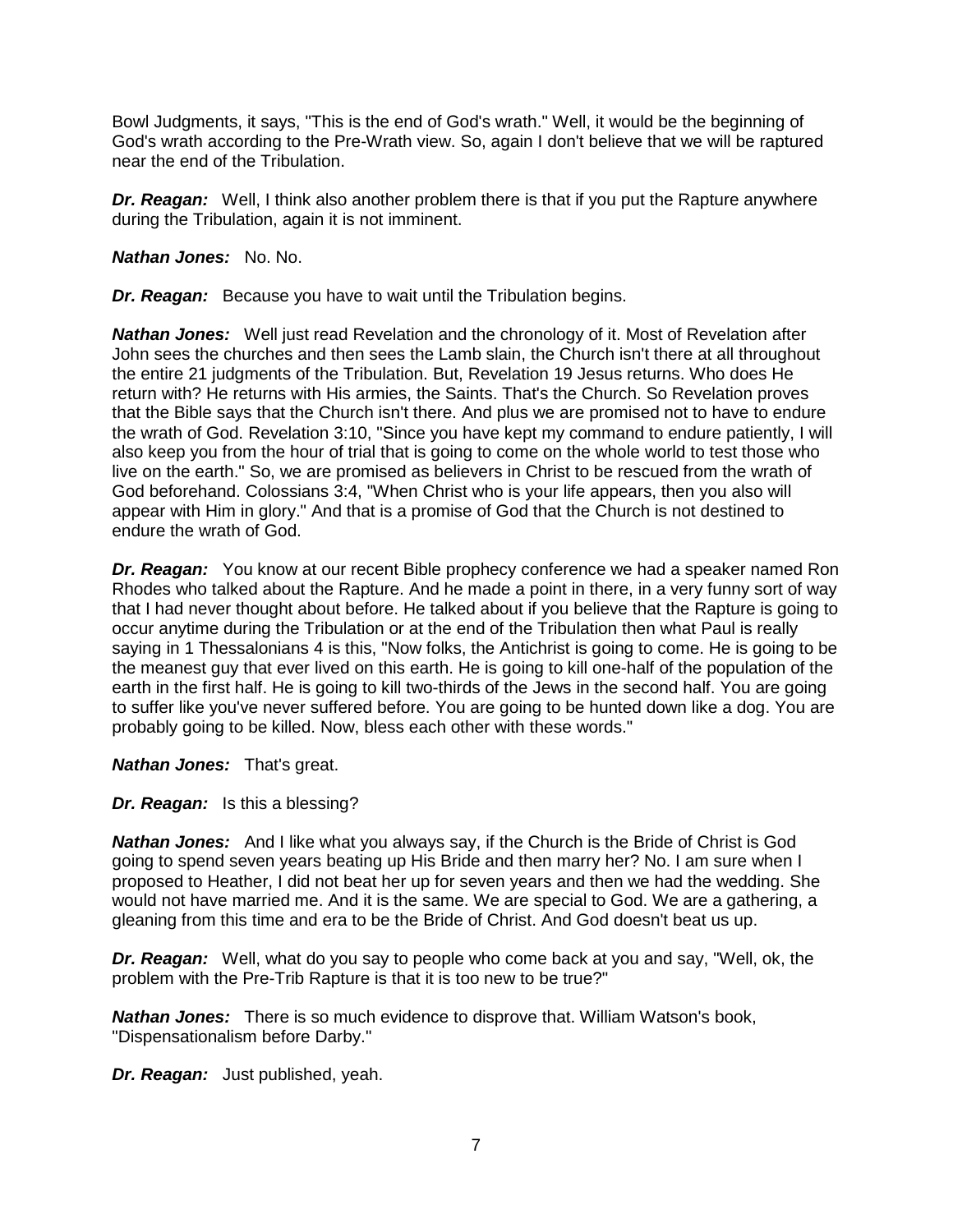*Nathan Jones:* Just published. Great book. It is really heady but if you chew through it. And he is an expert on literature from the 1400 and 1500's and 1600's and he shows document, after document, after document that people believed in the Pre-Trib Rapture view or were starting to move in that direction well before Darby.

**Dr. Reagan:** Yes, and he points out that many of these books probably not even been read in 300 years.

*Nathan Jones:* No. Well, Jesus believed in the Pre-Trib Rapture. Paul believed in the Pre-Trib Rapture. John believed in the Pre-Trib Rapture. If you want to say "new" well you have to go back to the First Century because the Bible I believe supports a Pre-Trib Rapture view.

*Dr. Reagan:* A couple of years ago a church in Australia produced a short video about the impact of the Rapture. It was placed on YouTube, on the internet and it caused a worldwide sensation. The church, the Potter's House in Perth, Australia has given us permission to show the video on this program. Let's take a look at it.

#### **Rapture Video: https://www.youtube.com/watch?v=Ck6aji4bdWU**

#### **Part 5**

*Dr. Reagan:* Now that's what I call a powerful video! You know, folks, I think of Jesus appearing in the Rapture as "Our Blessed Hope." But I am sorry to say that in recent years, it appears that Satan is absolutely determined to rob us of that hope by motivating some very vicious attacks on the concept of a Pre-Tribulation Rapture. These attacks are coming from people who are trying to convince Christians that the Church is going to go through the Tribulation and suffer mightily.

I have prepared a one and a half hour video program in response to these attacks. It is titled, "In Defense of the Pre-Trib Rapture." At the end of this program our announcer will tell you how you can get a copy. I hope this program has been a blessing to you, and I hope, the Lord willing, you will be back with us next week.

*Nathan Jones:* And now, as we bring our program to a close, we want to share with you a powerful song about the Rapture called 11:59. Here is a production of it by our media staff as sung by Jack Hollingsworth of Acts 29 Ministries.

# *11:59* **Lyrics**

#### **Jack Hollingsworth:**

Time is winding down Just look around us Evil's breaking lose On every side The devil knows his time is almost over Soon the clock will stop And Jesus Christ will split the sky Shout it from the rooftops Proclaim it in the streets Tell your friends and neighbors Tell everyone you meet